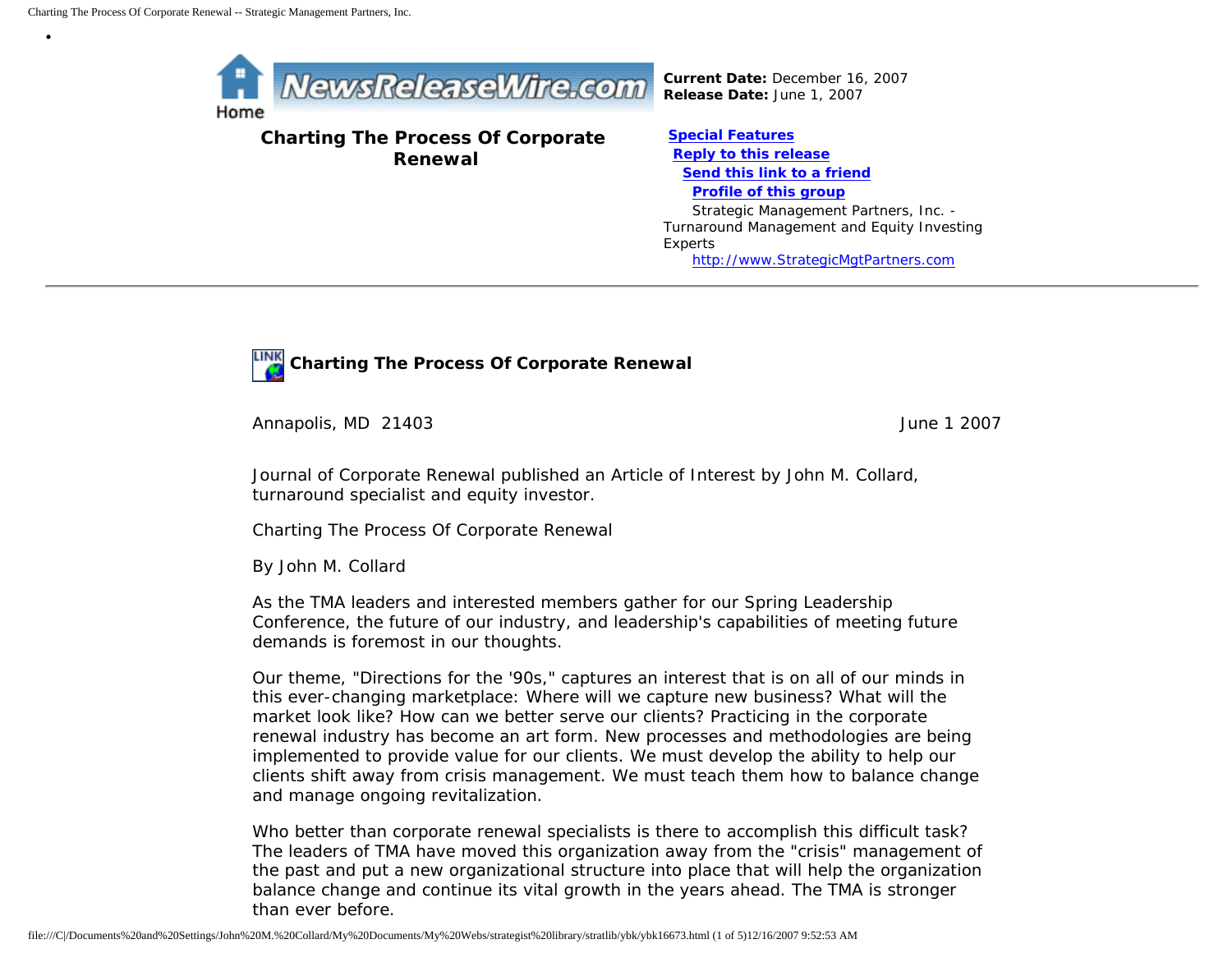To illustrate the progress we have made thus far, TMA leadership can take ownership in the fact that we have established corporate renewal as a management science. More often than ever before the courts are awarding fees to practitioners—an official stamp of recognition from a prudent and often hesitant establishment. We are now recognized as the "Brokers of Change." It is our legacy; we own both the assets—and the liabilities—of such a tremendous charge.

When we, as practitioners, take the helm at a company we plot a course to establish a Process of Renewal. In delivering the "State of the Union" report to the TMA's Board of Directors, we delineated the progress—and pains—in our own renewal process. I was pleased to note significant performance in most areas.

Through the years, the leaders of TMA have committed countless non-billable hours of time to promote the TMA. We have recruited the best talent—the future leaders of TMA to chair committees, subcommittees and lead chapters. The senior leaders of TMA for the next several years will come from those who now serve on the Executive Committee and chair our subcommittees. We are building depth in what will continue to be an all volunteer organization. Succession is important to posture for the future. Before, there were a few doing so much; now, there are more new faces joining the team every day.

To provide continuity we established a Chairman's Council to ensure that the best thinking and work of the past comes forward and continues to influence the organization. These former statesmen of the TMA are available as advisors and counselors for future leaders.

While revamping the internal processes of the organization we have not taken our eye off TMA's highest priority: To promote the profession of corporate renewal and revitalization so that our members benefit from continued and new business activities. Our sponsorship, directory and newsletter programs continue to be an important link to members, our referral sources and the outside world. We are showing up more often in the press.

Our Speakers Bureau is off to a good start. Three CTP's presented "Signs That Indicate a Company Heading for Trouble" on New York City's WNYE Radio, 91.5 FM. This year, TMA members will solicit the interest of referral constituencies at more than six conferences of other organizations.

In a dynamic year for the organization we have held our leaders and committee chairs to the highest standards of accountability—we look forward to reporting their progress in the May/June issue of this newsletter. As members, you should actively be able to see that we are investing your dues back into the organization for increased benefits and services.

At mid-point in my chairmanship of this organization, I feel that it is appropriate to say "Thank You" for the opportunity to serve and to bring to fruition the vision of a strong and growing organization, able to compete for the attention of our constituents [our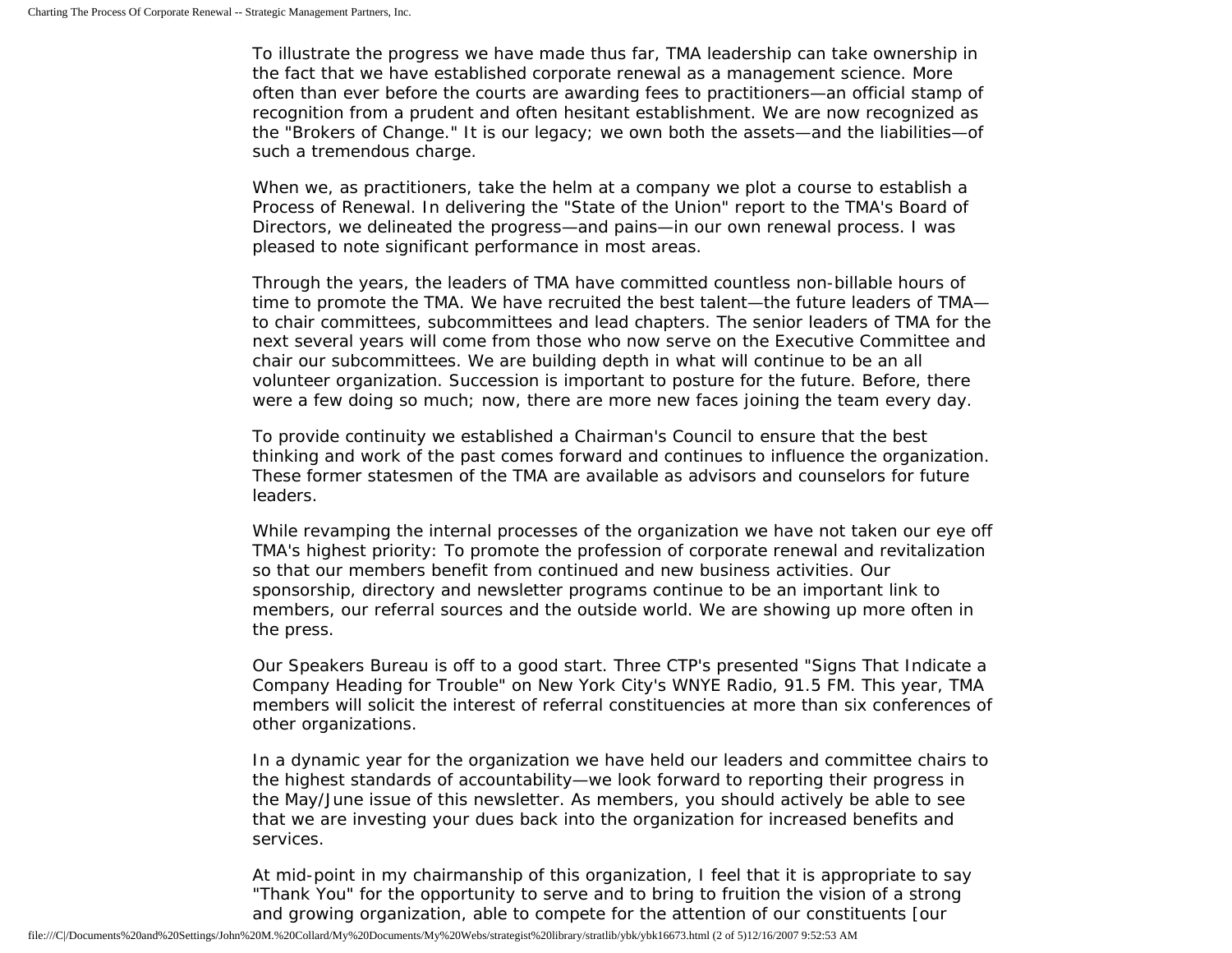customers]. I have grown as a professional while serving as your chairman and look forward to the year end report that will demonstrate the same momentum, progress and success as we have attained in the first six months. Please feel free to call me with your thoughts and comments—you can make a difference in this organization, and to the corporate renewal profession.

The Process of Renewal

- \* Restructure Operations
- \* Provide Leadership
- \* Build Revenue Base
- \* Be Fiscally Responsible
- \* Promote the Need for Your Services
- \* Deliver Value and Benefit to Customers

## About the Author

John M. Collard, is Chairman of Annapolis, Maryland-based Strategic Management Partners, Inc. (410-263-9100, www.StrategicMgtPartners.com), a nationally recognized turnaround management firm specializing in interim executive leadership, asset recovery, and investing in underperforming companies. He is Past Chairman of the Turnaround Management Association, a Certified Turnaround Professional, and brings 35 years senior operating leadership, \$85M asset recovery, 40+ transactions worth \$780M+, and \$80M fund management expertise to run troubled companies, and advise company boards, litigators, institutional and private equity investors.

Reference:

[Library TMA: Charting the Process of Renewal.](http://www.turnaround.org/news/letter.asp?objectID=2680) 

[www.StrategicMgtPartners.com](http://www.strategicmgtpartners.com/)

John M. Collard (Strategist@aol.com) Chairman Strategic Management Partners, Inc. 522 Horn Point Drive Annapolis, MD 21403 Phone : 410-263-9100 Fax : 410-263-6094

[www.StrategicMgtPartners.com](http://www.strategicmgtpartners.com/)

More Information [Charting The Process Of Corporate Renewal](http://www.turnaround.org/news/letter.asp?objectID=2680)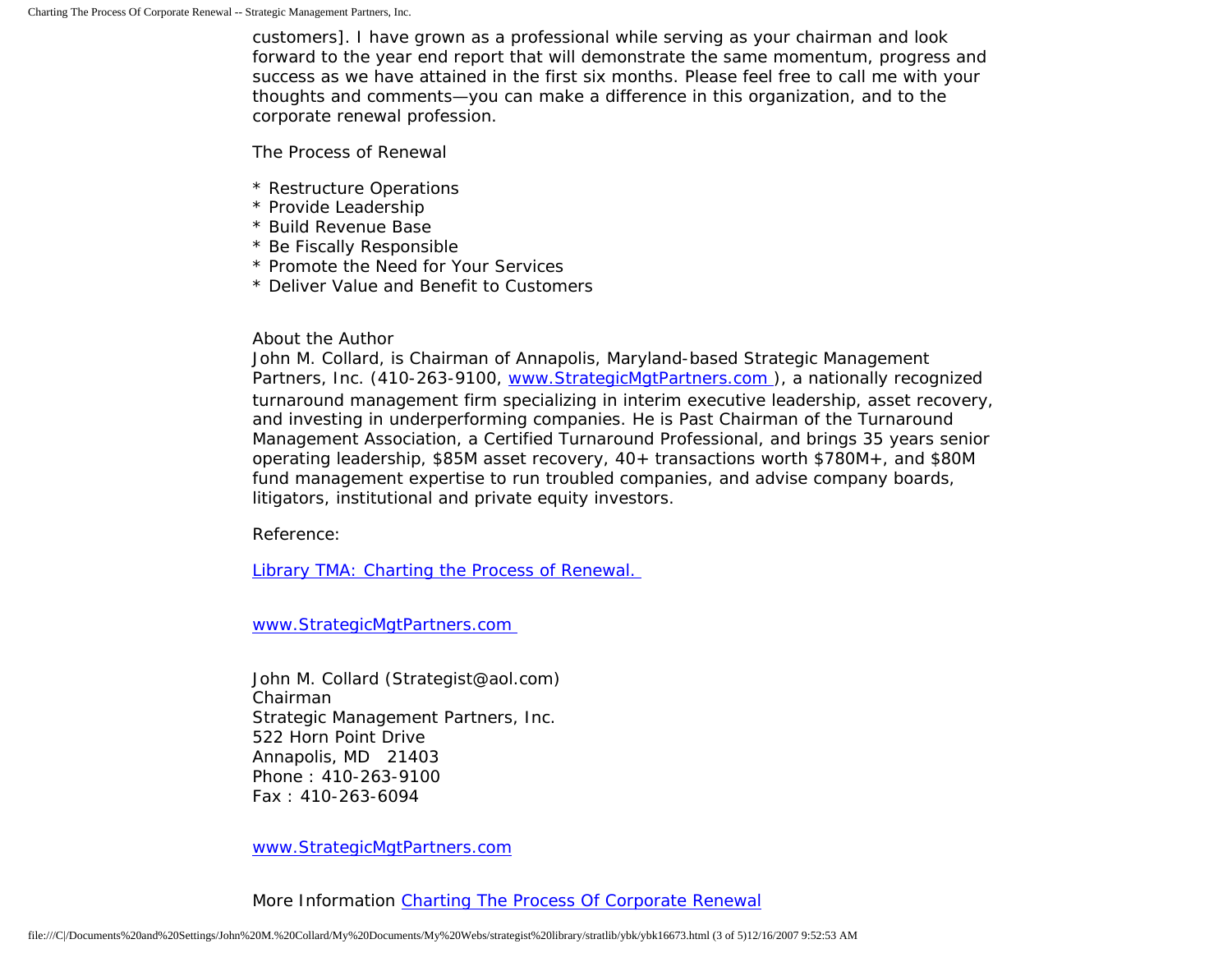Charting The Process Of Corporate Renewal -- Strategic Management Partners, Inc.



[Contact John M. Collard](http://www.expertclick.com/expertClick/contact/default.cfm?Action=ContactExpert&GroupID=1016)

[Ask a question with InterviewNetS](http://www.expertclick.com/expertClick/contact/default.cfm?GroupID=1016)M

## **Other experts on these topics:**

- **1. [Management](http://www.expertclick.com/search/default.cfm?SearchCriteria=Management)**
- **2. [Leadership](http://www.expertclick.com/search/default.cfm?SearchCriteria=Leadership)**
- **3. [Planning](http://www.expertclick.com/search/default.cfm?SearchCriteria=Planning)**
- **4. [Invest](http://www.expertclick.com/search/default.cfm?SearchCriteria=Invest)**
- **5. [Strategy](http://www.expertclick.com/search/default.cfm?SearchCriteria=Strategy)**
- **6. [Small Business](http://www.expertclick.com/search/default.cfm?SearchCriteria=Small Business)**
- **7. [Strategic Planning](http://www.expertclick.com/search/default.cfm?SearchCriteria=Strategic Planning)**
- **8. [Advisor](http://www.expertclick.com/search/default.cfm?SearchCriteria=Advisor)**
- **9. [Valuation](http://www.expertclick.com/search/default.cfm?SearchCriteria=Valuation)**
- **10. [Transition](http://www.expertclick.com/search/default.cfm?SearchCriteria=Transition)**
- **11. [Value](http://www.expertclick.com/search/default.cfm?SearchCriteria=Value)**
- **12. [Bankruptcy](http://www.expertclick.com/search/default.cfm?SearchCriteria=Bankruptcy)**
- **13. [Crisis Management](http://www.expertclick.com/search/default.cfm?SearchCriteria=Crisis Management)**
- **14. [Governance](http://www.expertclick.com/search/default.cfm?SearchCriteria=Governance)**
- **15. [Investment Management](http://www.expertclick.com/search/default.cfm?SearchCriteria=Investment Management)**
- **16. [CEO Effectiveness](http://www.expertclick.com/search/default.cfm?SearchCriteria=CEO Effectiveness)**
- **17. [Executive Leadership](http://www.expertclick.com/search/default.cfm?SearchCriteria=Executive Leadership)**
- **18. [Turnaround](http://www.expertclick.com/search/default.cfm?SearchCriteria=Turnaround)**
- **19. [Corporate Change](http://www.expertclick.com/search/default.cfm?SearchCriteria=Corporate Change)**
- **20. [Ethical Issues/Management](http://www.expertclick.com/search/default.cfm?SearchCriteria=Ethical Issues/Management)**
- **21. [Startup](http://www.expertclick.com/search/default.cfm?SearchCriteria=Startup)**
- **22. [Corporate Restructuring](http://www.expertclick.com/search/default.cfm?SearchCriteria=Corporate Restructuring)**